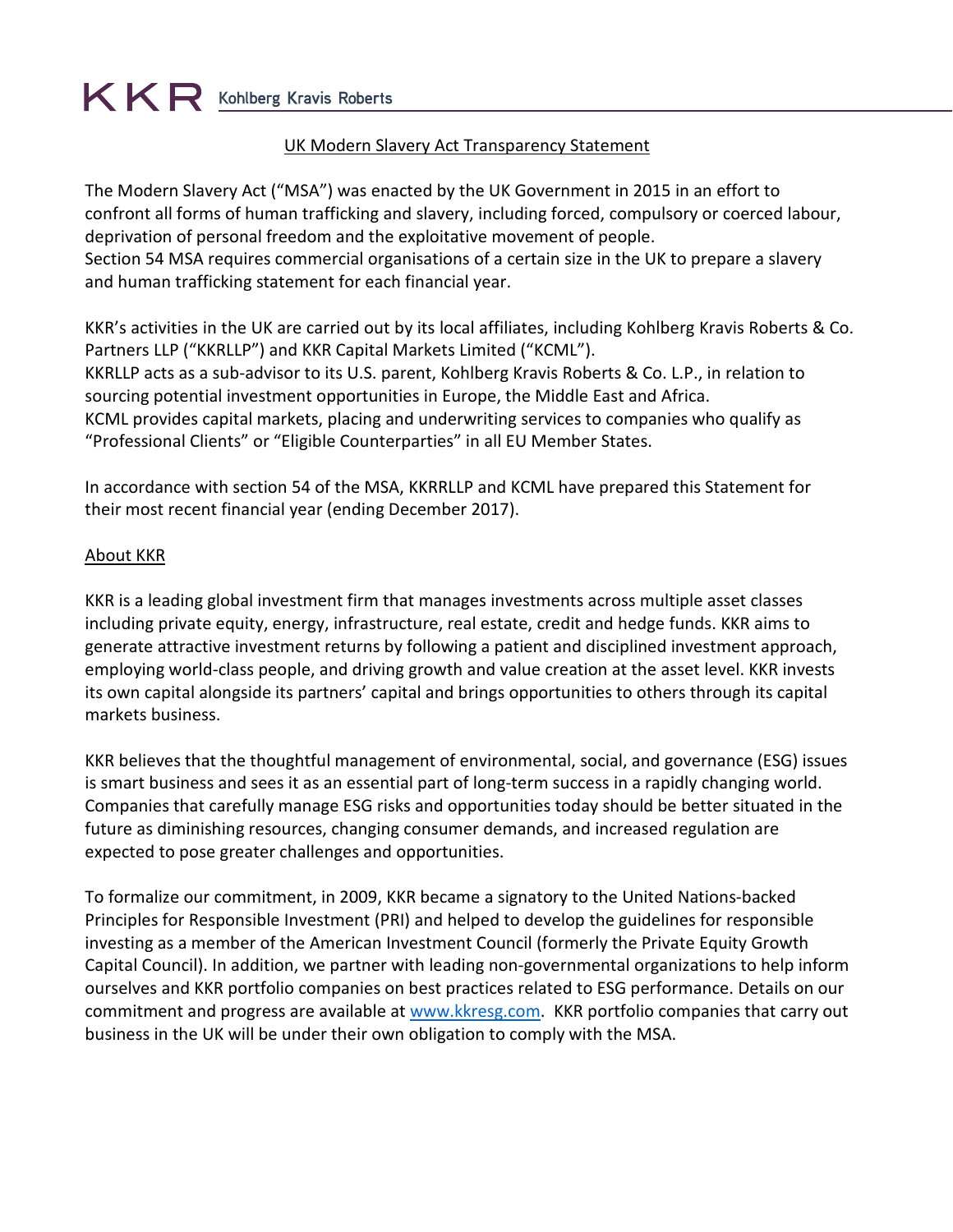# $K \mathsf{R}$  Kohlberg Kravis Roberts

### Steps KKRLLP and KCML have taken to address the MSA for the financial year ending December 31, 2017

## *Employment practices*

We endeavour to be a best-in-class employer, providing our staff with the opportunity to excel in a collegial, supportive environment. We have high recruitment standards for all roles within KKRLLP and many of our staff hold professional qualifications and are subject to independent professional regulation and oversight.

We believe our Code of Ethics, Culture and Values statements and employment policies are fair, transparent and implement positive working practices for all of our colleagues. We commit to keeping these under review and making enhancements where appropriate.

## *Supply Chain Review*

KKRLLP and KCML have conducted an assessment of relevant third parties with whom we do business for the financial year ending December 31, 2017 to ascertain where there might be a higher risk of slavery or human trafficking in its supply chain. This assessment considered the sector the supplier operated in, their geographical location, and their own likely supply chain.

We consider the risk of modern slavery and trafficking within our supply chain to be low. Most of our suppliers are professional and business services firms who provide transaction advisory and due diligence services, with their own short, low-risk supply chains relating to these services.

## *Adherence to our expectations by suppliers going forward*

KKRLLP and KCML have developed a Modern Slavery risk assessment framework for new vendors and an internal escalation procedure for concerns relating to slavery, human trafficking, and other poor working practices within our supply chain. Depending on the risk factors presented by a supplier, additional due diligence may be undertaken, including screening of vendors against international sanctions or watch lists, litigation, or negative press. Where we believe there may be a higher risk of harmful practices within a sector a supplier operates in, we may also seek contractual representations from our suppliers regarding their own compliance with the MSA.

#### *Training*

Regular training is provided to all staff around KKR's culture and values. In addition, we have developed guidance specific to the MSA that has been rolled out to KKRLLP and KCML staff.

The Executive Committee of KKRLLP and the Board of Directors of KCML are committed to implementing and enforcing systems and controls to safeguard against modern slavery, human trafficking and harmful working practices.